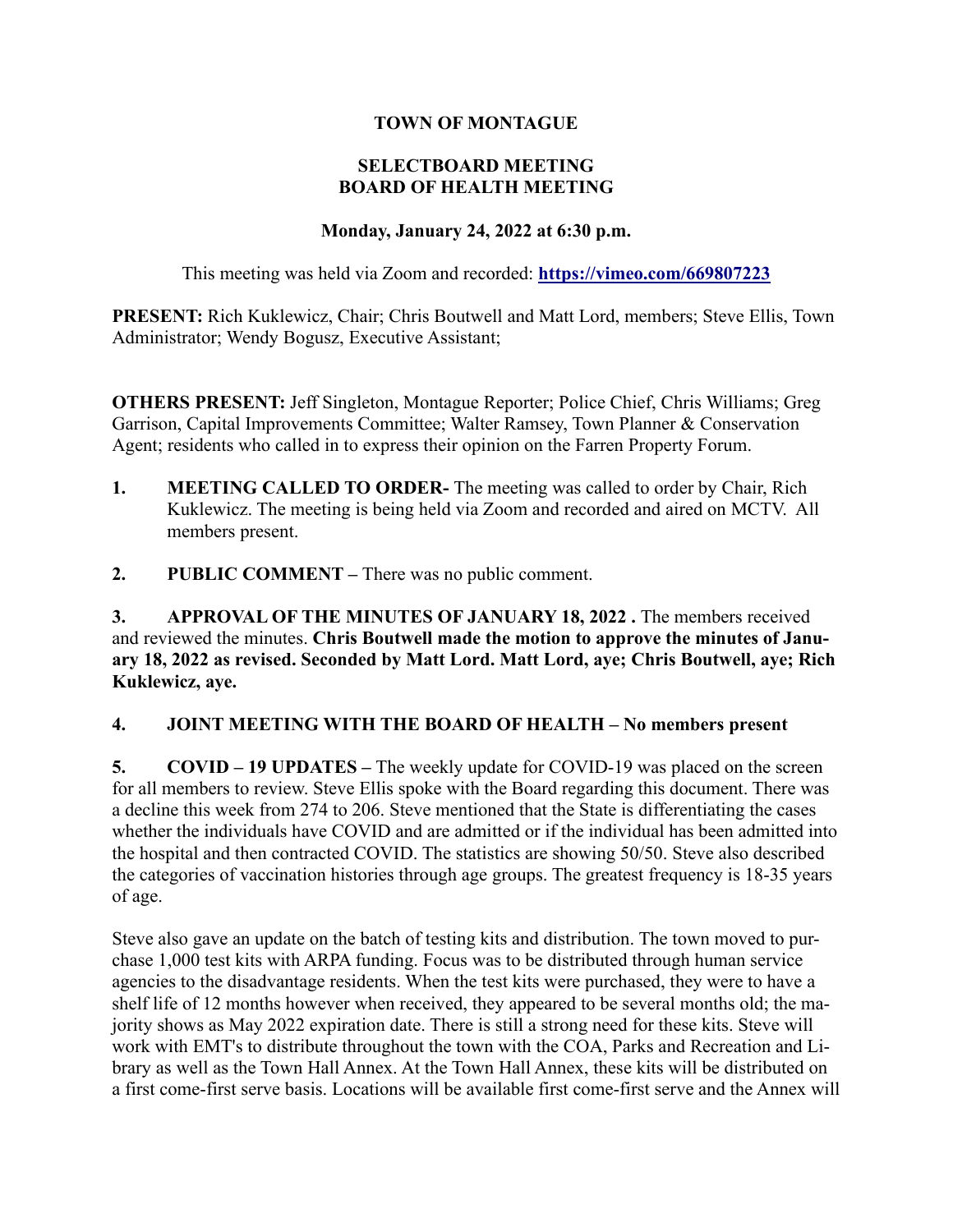be 12-3 p.m. on Friday. Needs to be Montague residents only as every community in the area will distribute to their own town. This information will posted on the Facebook page.

Jeff Singleton spoke with the Board wondering why the Board of Health is not participating in the distribution of the test kits instead of Steve being involved. Steve did not want to speak on behalf of the Board of Health but did say it was a collegial agreement with the EMT's to participate in this distribution for this Friday.

## **6. CHRIS WILLIAMS – POLICE CHIEF -**

Chief Williams spoke with the Board about three new policies for discussion. Sick leave usage, temporary light duty assignments and traffic control officer policies. The sick leave usage and temporary light duty assignment policies have been reviewed by the Union as well as Counsel and a few revisions have been made. The traffic control officers are new and a few smaller towns in the area have adopted a similar policy The traffic control officers description is within this policy. Any police officer or firefighter are qualified for this position. Guards from the House of Correction have received training through the academy and can also be considered traffic control officers. There were no questions from the Board for the Chief regarding these three policies.

Chair, Rich Kuklewicz entertained a motion to accept the following policies as presented: Sick Leave Usage, policy No. 2.25; Temporary Light Duty, policy no. 2.26 and Traffic Control Officers policy No 4.20. **Chris Boutwell made a motion to accept the policies as written to become effective January 25, 2022, seconded by Matt Lord. No questions. Matt Lord, aye; Chris Boutwell, aye; Rich Kuklewicz, aye.**

## **7. GREG GARRISON – CAPITAL IMPROVEMENTS COMMITTEE**

Greg Garrison, Chair of the CIC, spoke to the Board about the 500 Avenue A award. All 4 bids came in with the criteria necessary. Nova Real Estate, LLC was recommended due to the fact that their proposal met the criteria as well as the measuring criteria had the highest points. Nova's primary focus is to have small businesses in the building, they had a good reuse plan. It was a very difficult desicion as Nova along with the second group had a good reuse plan but Nova ended up with the highest rating. The timeline to initiate the plan was explained to the Board by Walter Ramsey who described the RFP. The Board is pleased that there were 4 local developers who bid for this project and thanks the CIC for their hard work to come to this recommendation. **Chair, Rich Kuklewicz proposes to make a motion to accept the recommendation to award the right to purchase 500 Avenue A to Nova Real Estate, LLC. Chris Boutwell made the motion and seconded by Matt Lord. No other comments. Matt Lord, aye; Chris Boutwell, aye; Rich Kuklewicz, aye.**

## **8. BRIAN MCHUGH, FCRHRA**

**Execute Authorization to Disburse No. 2, Invoice #2021-187-2, Avenue A Streetscape Phase III, Berkshire Design Group \$5,025.00.**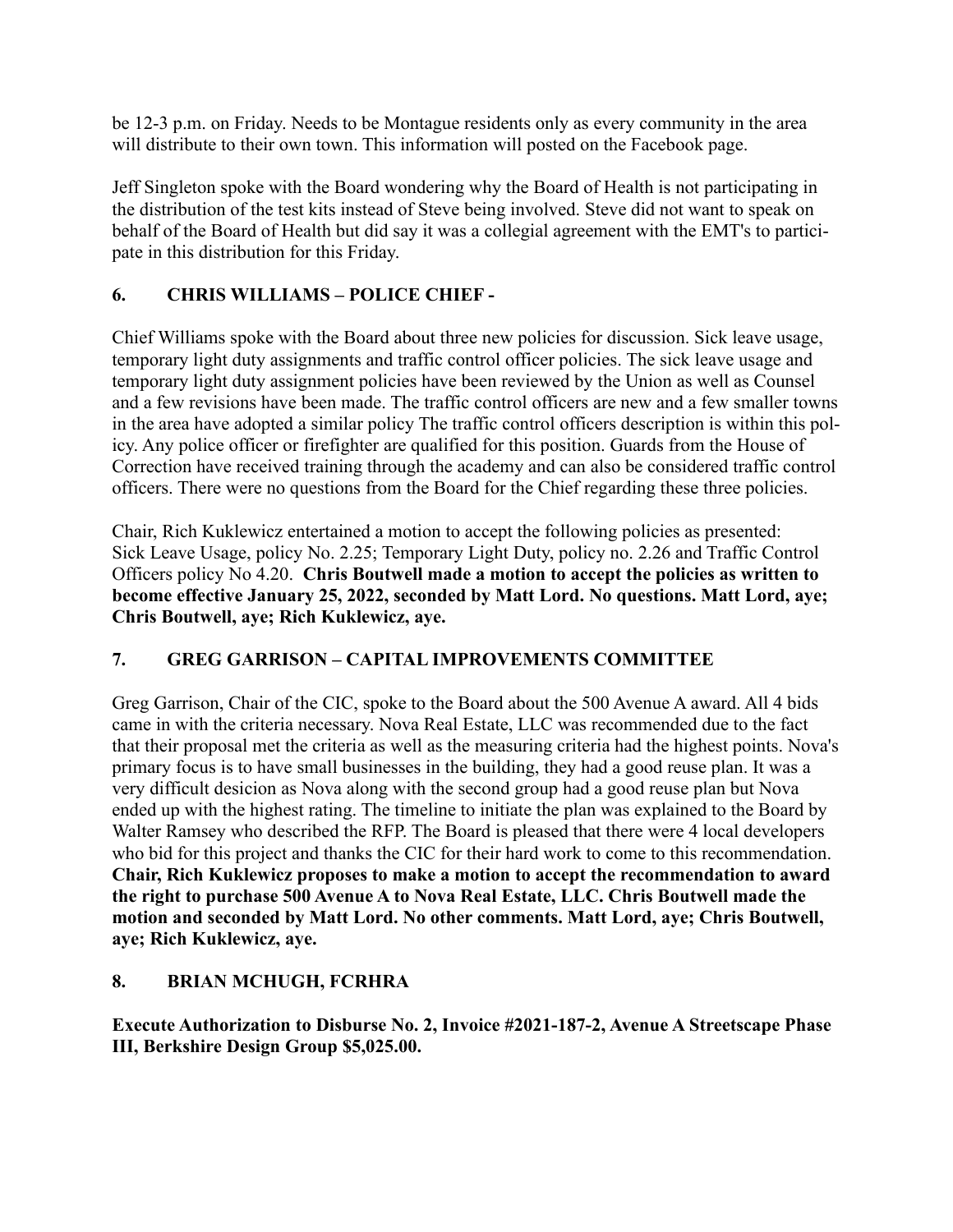Brian spoke with the Board about disbursement No. 2 for the bidding phase for the Streetscape Design for 25% of the bidding fee of \$5,025.00. **Chris Boutwell made the motion and seconded by Matt Lord to authorize the distribution of payment #2, Invoice #2021-187-2 for the Avenue A Streetscape Design. Matt Lord, Aye; Chris Boutwell, aye; Rich Kuklewicz, aye.**

**Update on Avenue A Streetscape Bid Process –** Brian reported that the bids are due tomorrow and he should be able to come back in a week or two to report and update. The Board hopes to receive some competitive bids.

# **9. FARREN PROPERTY REUSE FORUM**

Walter spoke to the Board on the February 7<sup>th</sup> meeting process and thoughts to execute the ideas. Walter asked the Board what their thoughts were on their outcome of that meeting. He gave the Board some of his thoughts on the context of the discussion and the opportunity to have a twoway discussion with the public who will attend. Steve Ellis also mentioned that this meeting would be a respectful conversation and a positive outcome as to how the building or buildings can be used.

Chris Boutwell feels the discussion has been pretty well covered. Matt Lord feels the Board is broadly on the same page and looking to have a positive relationship with Trinity. Matt's goal for the forum to let the public know of the very limited set of tools for the Board and the Town in general to influence this particular parcel. He would like to have a productive discussion and greater set of shared goals with the public.

Rich would also like the discussion to be a positive one and if the building is removed, that the town retain it and develop it into a great revitalization of that neighborhood.

The Board approves Walter's thoughts on how he'd like to frame the discussion of this forum.

Jeff Singleton questioned the process and thinks it has shifted. The Chair and Steve stated that the goal has always been what the community would like to have done with this building as well as the Board does have limitations.

Rich Kuklewicz called upon several residents who participated in this meeting and their concern about this property. The individuals who called in request more data as well as their concern of the bias shown by the Town Planner for this particular property. The Board feels that the questions being asked should be brought up at the Forum on the  $7<sup>th</sup>$ .

## **10. CANNABIS IMPACT FEE FUNDED PROGRAMS AND SERVICES**

#### **Community-based Substance Abuse Prevention Program Grant RFQ**

• **Award program grant to the Brick House for two iterations of the Strengthening Families Program**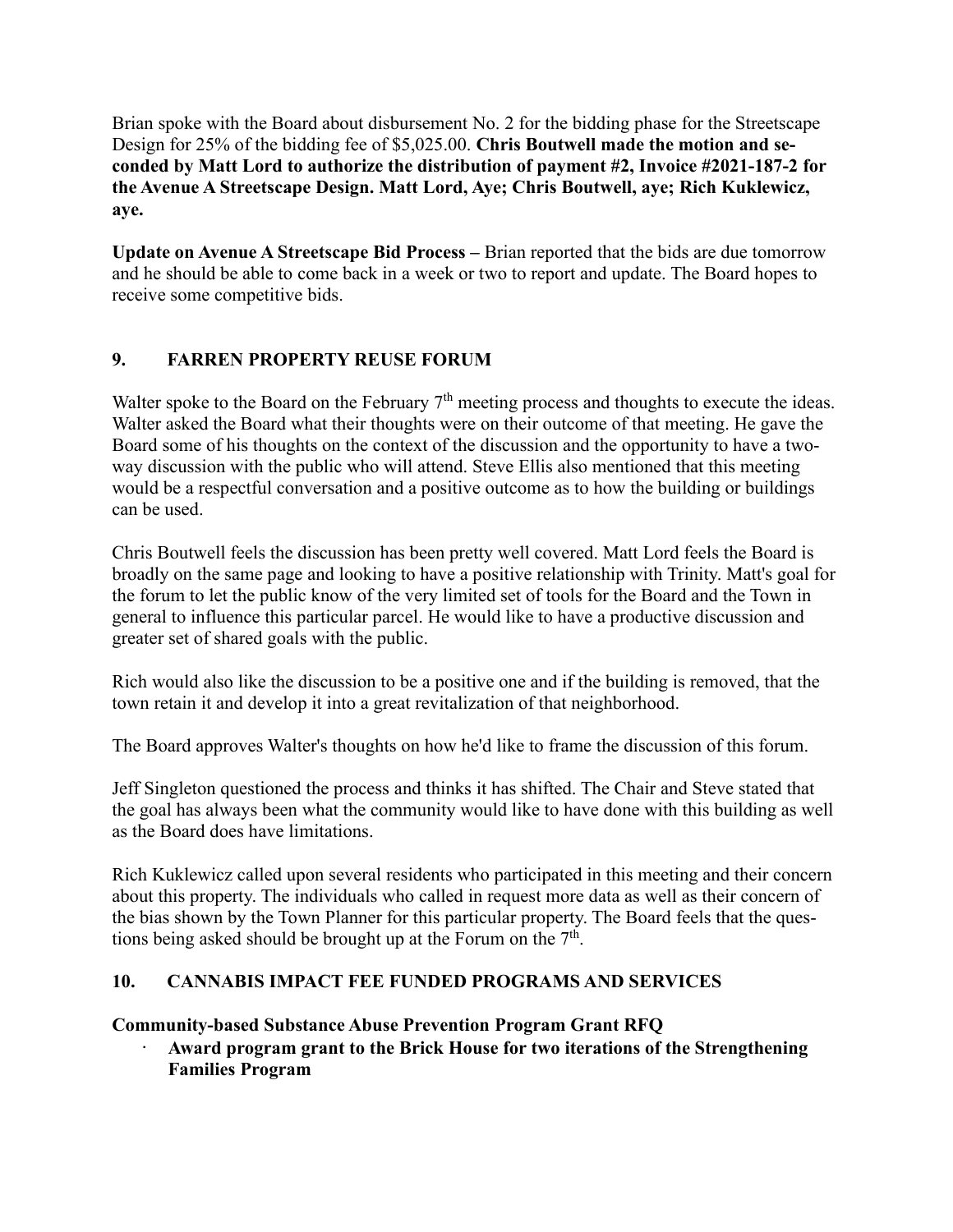Steve explained that the Town went through a very competitive RFP process and received one proposal from the Brick House. They have the trained staff and location for local residents who may benefit from this program of Strengthening Families.

### • **Execute contract with the Brick House for \$40,390**

The contract work is in the process for \$40,390 and implemented in a Spring Program and a Summer-based Program.

Rich asked if members from the Brick House can come to an upcoming meeting and not effect the scheduling of this proposal? Steve will schedule to have them join in a future meeting.

**Discussion of expected special article requests for cannabis impact funding at May Annual Town Meeting**

- **School-based licensed substance abuse counselor**
- **Other possibilities**

Steve spoke to the Board about the Licensed substance abuse and drug counselor that was discussed at the Annual Town Meeting. G-M and Franklin Tech would like to propose models for full-time resource available for the next year. Steve received information on cannabis impact funding and it shows an increase in investment in the near term if revenues increase at this level.

The Board would like to hear from both school districts and how this helps them and how the Town can proceed with this funding. Steve asks for any conversations regarding this funding be directed to Matt Lord due to Steve's wife's position in the school district.

## **11. EXECUTIVE ASSISTANT BUSINESS**

Upcoming Meeting Schedule

Wendy gave the Board meeting dates as follows:

January 31 – Gill-Montague Regional School District presentation of school budget

February 7 – Farren Property Reuse Forum

February 14 – Discussion on ARPA Funding

February 28 at 5:30 Tech School Presentation on their budget

March 3 – Special Town Meeting

There will also be a pre-town meeting process scheduled within the coming month as well.

## **12. TOWN ADMINISTRATOR'S BUSINESS**

#### • **FRTA Construction Schedule**

An expected schedule of work from FRTA was placed on the screen for the Board to review. The clearing and footings are in place. There is an April timeframe for the building errection. It is anticipated to do sidewalks, sewer, paving early in July so there will be some disruption but feels it will go smoothly. It is hoped to have early completion in early November. It may be aggressive but it is doable. There may be a new lease in the upcoming months with FRTA and its